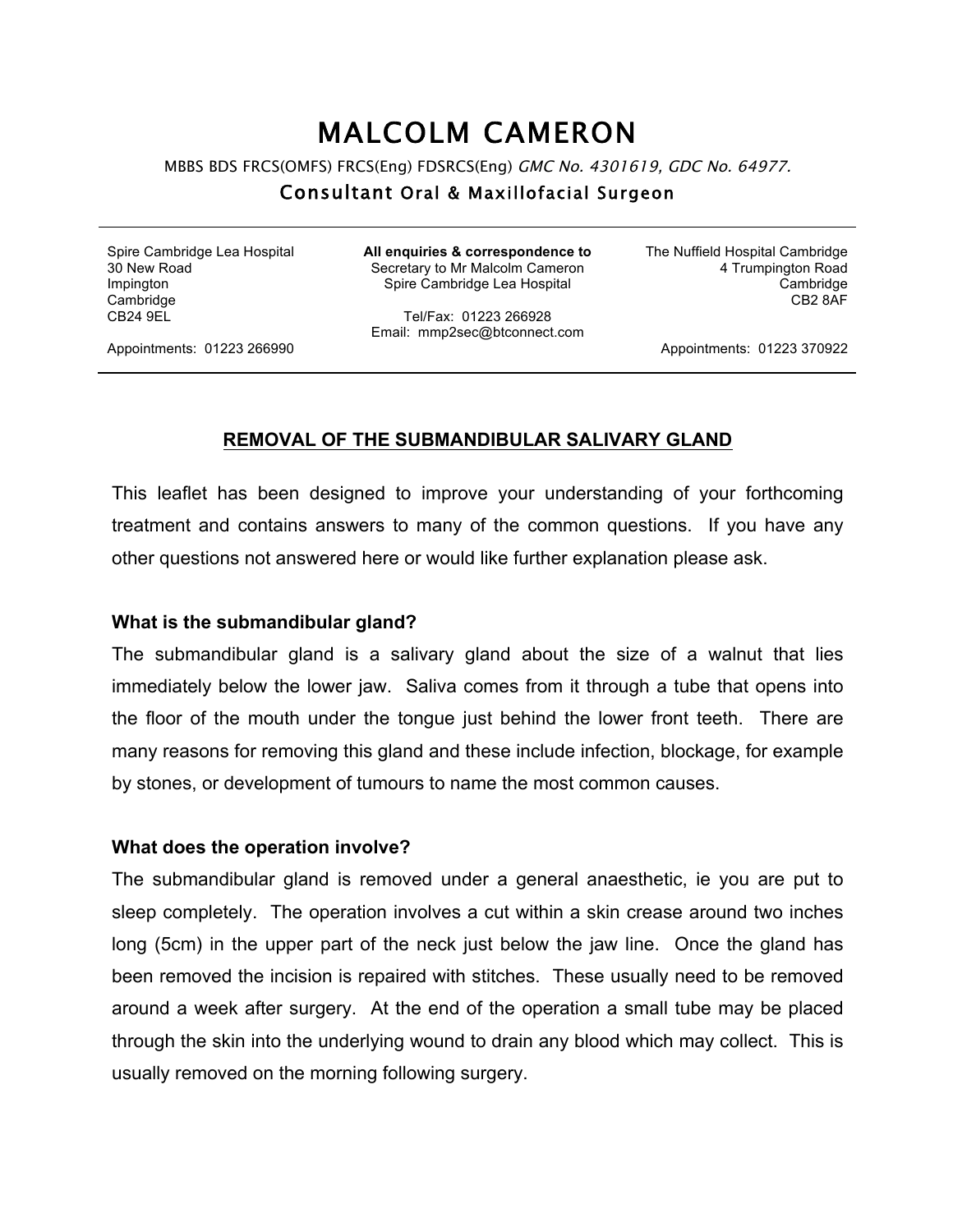# **Will anything else be done while I am asleep?**

If your gland is being removed because of infection that is caused by a stone it may also be necessary to make a cut inside the mouth to remove the stone.

# **How long will the operation take?**

The length of time partly depends upon the degree of difficulty. An uncomplicated procedure will take approximately an hour.

# **What can I expect after the operation?**

You usually require a night in hospital following the surgery. It is unlikely to be very sore but regular painkillers will be arranged for you. There is relatively little swelling following submandibular gland removal.

# **Do I need any time off work?**

It is usually advisable to take a week off from work to recover from the surgery. During this time you should avoid strenuous activity.

# **Is there anything that I need to do when I get home?**

It is important to keep the wound dry for the first week following surgery. This obviously means you need to take care when washing or shaving.

## **Will I have a scar?**

All cuts made through the skin leave a scar but the majority of these fade with time and are difficult to see when they are fully healed. It may take several months for your scar to fade but eventually it should blend into the natural folds and contours of your face.

# **What are the possible problems?**

• Bleeding from the wound is unlikely to be a problem. If it occurs it usually does so within the first 12 hours of surgery which is why you need to stay in hospital overnight.